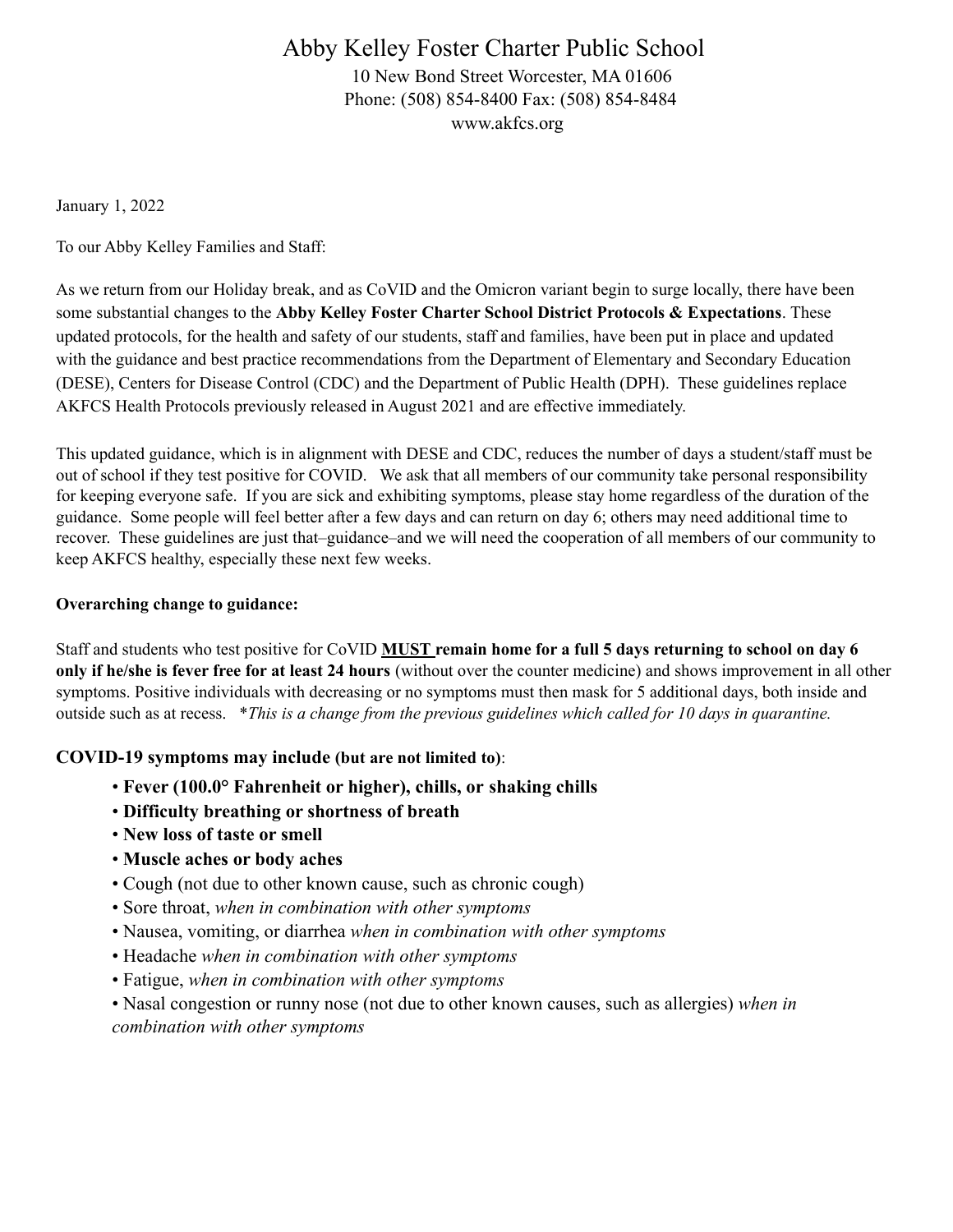## **What if my student has these symptoms? Or AKFCS staff person?**

- Students/Staff with **ANY** of these symptoms **MUST** remain at home and contact your Primary Care Physician for further instruction, which might include getting a CoVID test. Please notify your student's nurse and teacher by email or call the front desk at your student's school when your student will be absent and the reason for absence. AKFCS staff must notify their supervisor and Human Resources, especially if they will be accessing sick/CoVID sick time.
- If your student needs to stay home due to illness or is sent home from school with the above symptoms, the school nurse will advise you based on the symptom checklist above as to if you would need to contact your Primary Care Physician for COVID-19 testing and /or other diagnosis prior to returning to school.
- A student's negative result or other diagnosis must be received and reviewed by the school nurse prior to readmittance to the school. If your student has a **negative test** for COVID-19, but is experiencing **ANY** of the above symptoms, they must remain at home until symptoms have improved and they are **fever-free for at least 24 hours, without the use of over the counter (OTC) fever reducing medication** such as Advil, Motrin or Tylenol.
- If families choose not to COVID test or contact their primary care doctor for another diagnosis, symptomatic students may return to school after a full **5 days from the start of symptoms** as long as symptoms have improved and the student has been **fever-free for at least 24 hours, without the use of OTC fever-reducing medication**.

### **We are close contacts, what do we do now? Someone in my household is CoVID positive, now what?**

- If a member of your household has been identified as close contact outside of school or they are symptomatic and are awaiting COVID-19 test results, you must quarantine at home until a negative result is received. Students SHOULD NOT be sent to school while you are awaiting test results. Those results will determine your next steps; whether you must continue to quarantine, (which would include ALL members of the household) or if you can resume normal activities, while remaining aware of any developing symptoms.
	- $\circ$  Abby Kelley Foster can not test students in the Test & Stay protocol if they are identified as a close contact outside of school.
- Fully vaccinated, asymptomatic students/staff are exempt from being identified as a close contact.

## **If a student/staff becomes ill while at school the following steps will be taken:**

● If a student/staff starts to exhibit sudden onset of above symptoms while at school, and **is not** enrolled in the COVID testing program at the school, Parent/Guardian will be called for **immediate pickup**. If we are unable to reach the Parent/Guardian, the Emergency Contact will be called.

> *Parents/Guardians: If your student tests positive for CoVID, they MUST be picked up within 30 minutes of contact from the School Nurse. If your student is not picked up within 30 minutes and/or no emergency contact can be reached and it is determined by the School Nurse the student is rapidly declining in health, the student will be transported by Ambulance to UMass Memorial Medical Center (55 Lake Ave N., Worcester). All expenses for transport and treatment will be the responsibility of the Parent/Guardian.*

- If the student/staff **is enrolled** in the in-school COVID testing program, school nurses can test the ill individual for CoVID using a rapid antigen test.
- If the student/staff tests **positive** they must leave school immediately and follow the guidance of at least 5 days out of school, returning on day 6 if symptoms are lessened and student/staff is fever free without